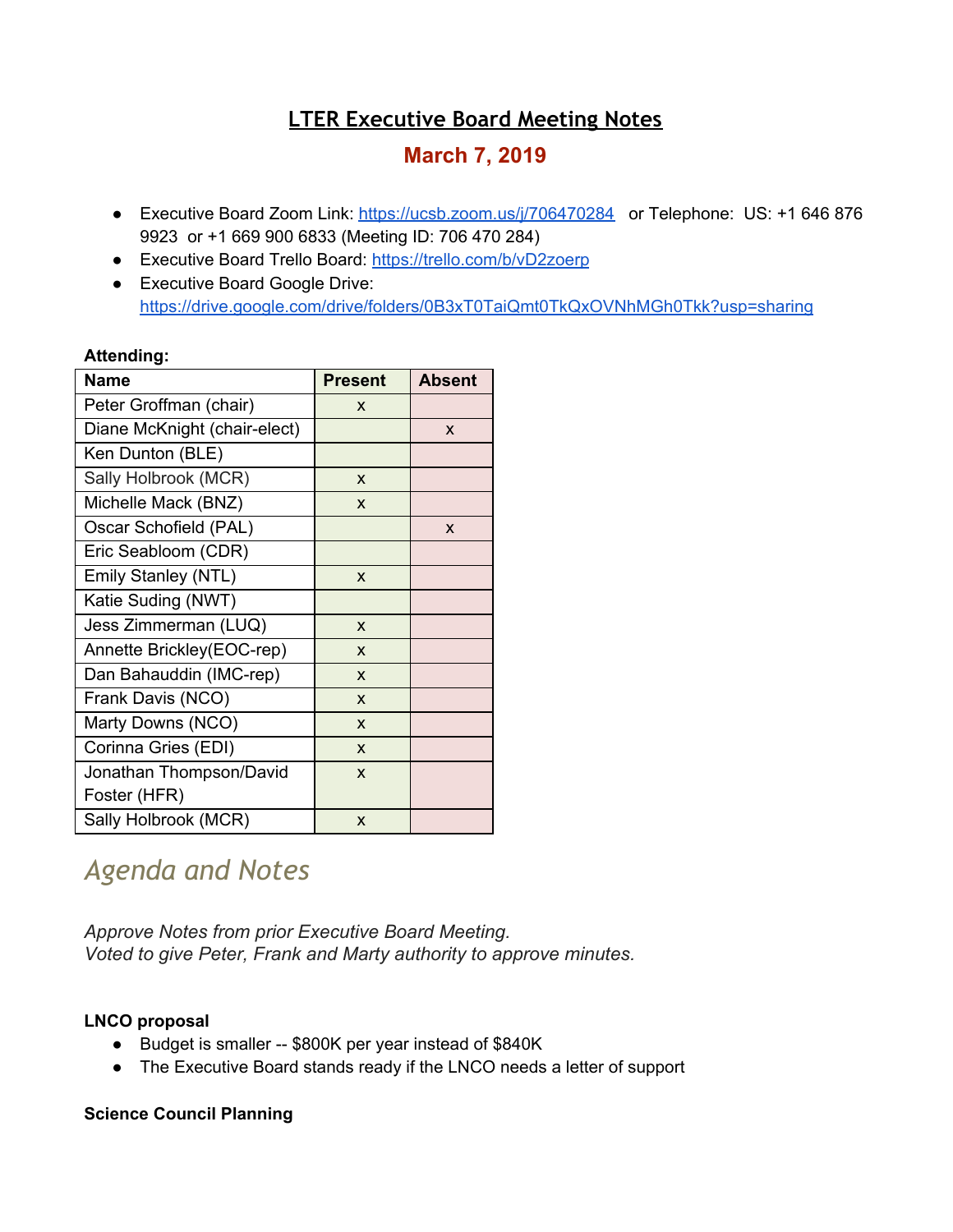- Logistics is in good shape. Invitations have gone out and people are making reservations.
- The Decadal Self-Study Committee is asking presenters to identify three general themes where they have a good example to support the self-study narrative. Once they know the broad distribution, the committee will assign one topic for each site to focus on.
- It will be interesting to get to dig into themes a little more deeply. This approach may contribute to setting up synthesis discussions at future Science Council meetings.

# **FAIR project**

- The Information Management Committee (IMC) was contacted by the [Enabling](http://www.copdess.org/enabling-fair-data-project/commitment-to-enabling-fair-data-in-the-earth-space-and-environmental-sciences/) FAIR Data [Project](http://www.copdess.org/enabling-fair-data-project/commitment-to-enabling-fair-data-in-the-earth-space-and-environmental-sciences/), which is encouraging communities of researchers, publishers, funders, and scientific societies to develop data and metadata standards that encourage data sharing to enable re-use.
- The IMC looked at the proposed practices and they are perfectly consistent with LTER practice, therefore they are recommending that the executive board votes to make the LTER a signatory to these principles.
- Moved; Seconded; Approved.

# **Information Management update**

- Semantics and Bibliography working groups are meeting on a regular basis.
- The committee is working with the Environmental Data Initiative on PASTA data checks.
- Monthly virtual water coolers continue. The most recent one focused on using Zotero for reference management.
- The committee is developing a 2-page report to contribute to the decadal self-study. Is there a particular question that the self-study committee would like the IMC to respond to? Currently the focus is: how does the IMC support the science inside and outside the Network.
- The summer meeting is being planned in association with Earth Science Information Partners (ESIP). LTER information managers will meet the day before before the ESIP meeting and also contribute presentations at the meeting.

# **Environmental Data Initiative (EDI) Update**

- The EDI proposal is written, although no solicitation is available yet.
- EDI submitted an AccelNet proposal focused on controlled vocabularies, includes the following elements:
	- Meeting with International LTER (ILTER) information managers.
	- Use a schema.org schema (alternative to EML metadata).
	- $\circ$  The goal is to be able to search one word on google and return all the alternate languages.
- EDI has submitted 2 workshop proposals for the Leipzig ILTER Open Science Meeting.
- Recently EDI has seen a major uptick in data submissions.
- The EDI fellows program will return for 2019. Received applications from nine sites, plus one that will pay its own way. Have received 18 fellow applications.
- EDI is holding a workshop next week on the next generation of the ClimHydroDB
- A code registry [Hackathon](https://environmentaldatainitiative.org/2019/03/12/edi-hackathon-announcement/) has been announced for June 10-June 14.
- Lots of activity is planned for the Ecological Society of America Meeting, including the data help desk, with the same partners as last year, plus NEON.